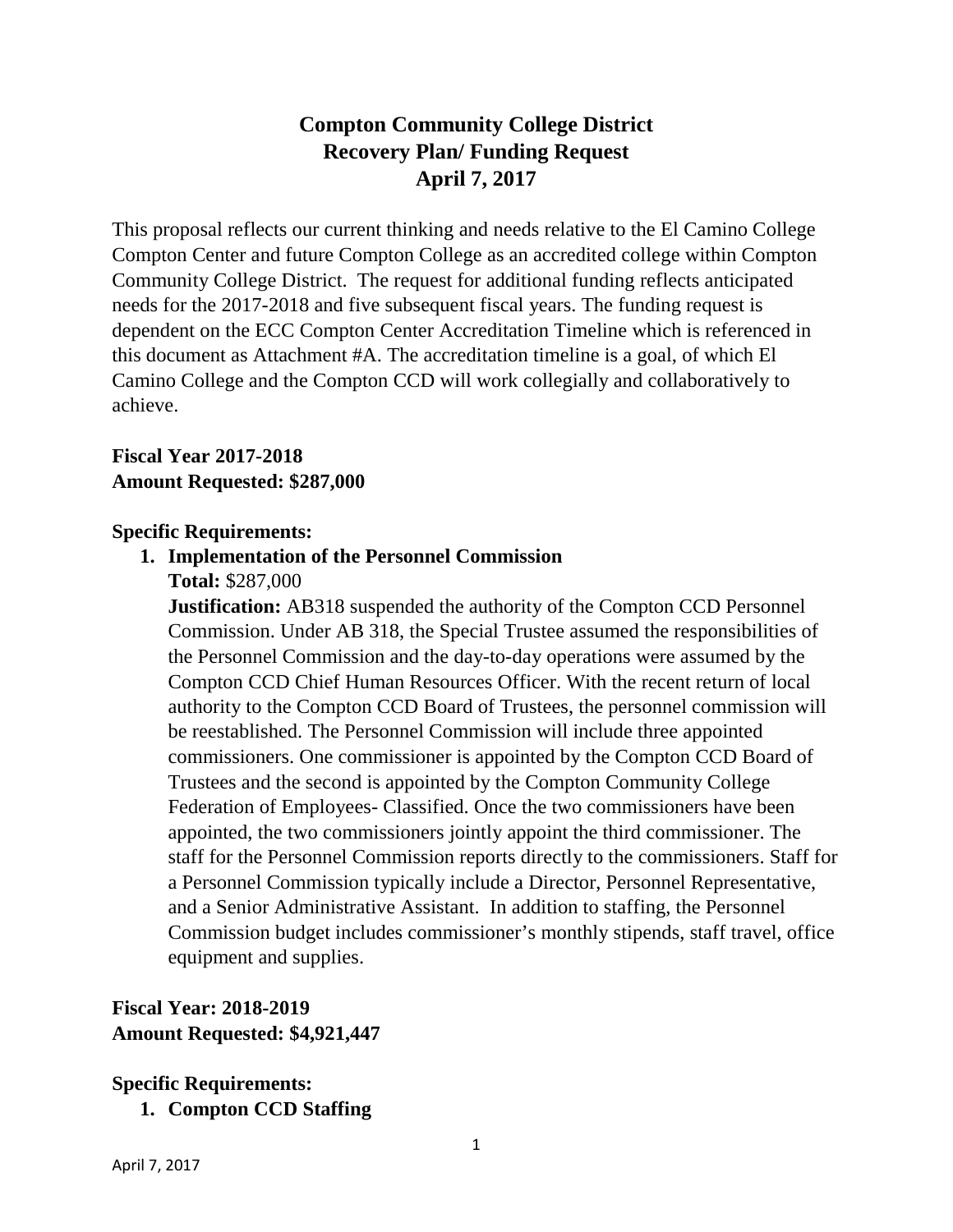#### **Total:** \$620,000

**Justification:** Under the current partnership with El Camino College, several of the administrative functions at the Compton Center have been provided by El Camino College, particularly in the area of Information Technology. In preparation for the establishment of an accredited Compton College within the Compton District, additional staff will need to be employed in the Information Technology Department.Several of the following positions have been identified that are needed to support the Information Technology Department in 2018-2019: Business Analyst, Database Administrator, Help Desk Supervisor, Help Desk Technician, Network Support Specialist, Program Analyst, and Systems & Network Support Manager.

#### **2. Enterprise Resource Planning (ERP) System for Compton CCD Total:** \$4,000,000

**Justification**: The ECC Compton Center and Compton CCD utilizes the El Camino College ERP system for student information/registration, Human Resources, and for all financial related items. In preparation for an accredited college under Compton CCD, the Compton CCD will have to purchase an ERP system for the future Compton College. This purchase will include technical consultants to assist the Compton CCD with the development and implementation. The new ERP system will need to be purchased before the 2019-2020 year, as it is anticipated Compton College will begin registering its first students as an accredited college for the summer 2020 session.

**3. Personnel Commission Total:** \$301,447

**Fiscal Year: 2019-2020 Amount Requested: \$2,898,272**

#### **1. Enrollment Outreach**

Total: \$300,000

**Justification:** As the partnership with El Camino College concludes, the future Compton College anticipates a decline in enrollment in the 2020-2021 academic year. At that time, Compton College will re-register all new students in the new Enterprise Resource Planning System. Also, the future Compton College will have to re-brand/ market itself to the community, change all campus signage, as well as develop and implement a new Compton College logo.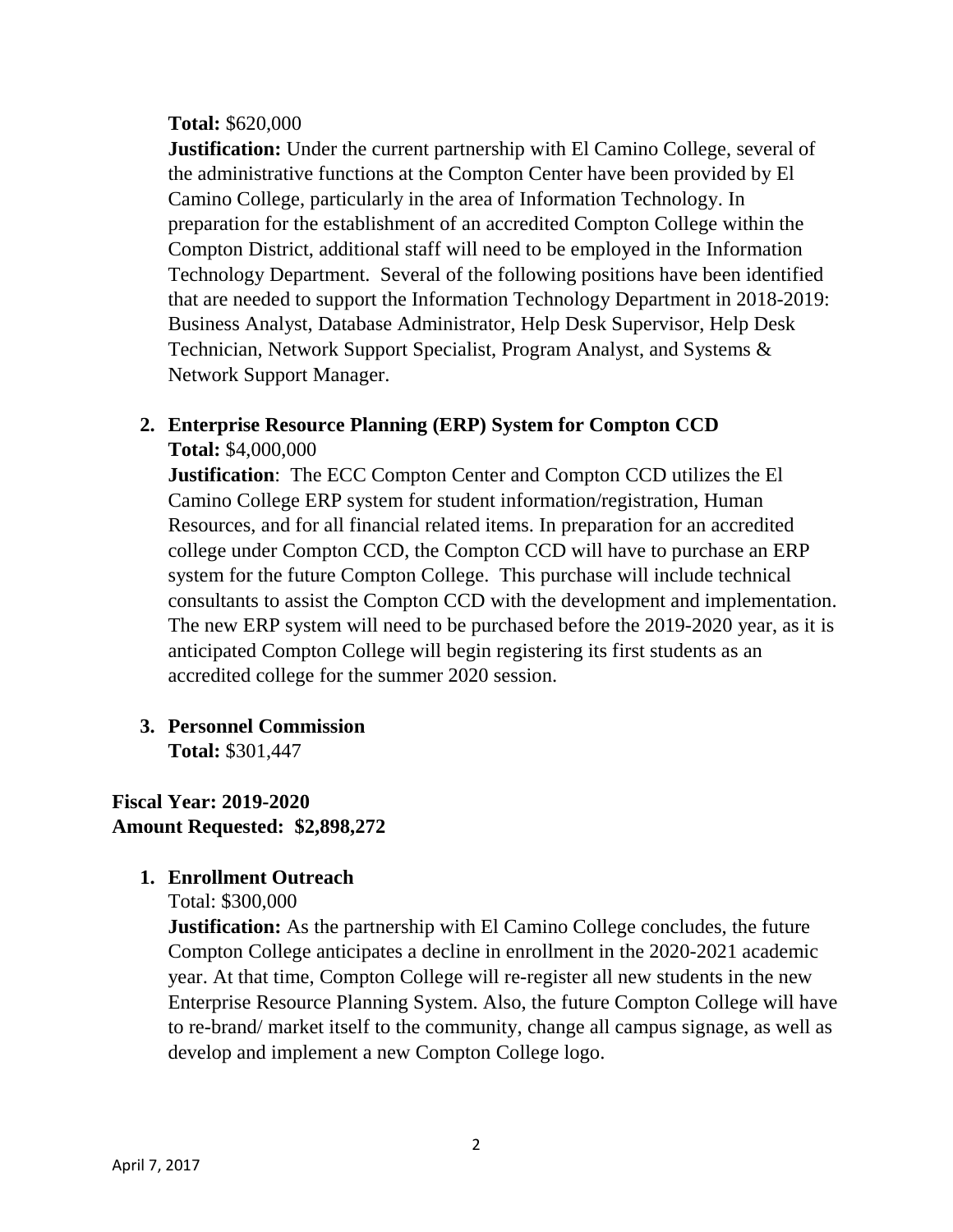#### **2. Information Technology Equipment**

#### **Total:** \$1,000,000

**Justification:** Compton CCD anticipates the need to purchase additional hardware equipment to support the new ERP systems and the technology services agreements for the Compton College. The new technology equipment would be a one-time cost of approximately \$1 million to support the transition from ECC Compton Center to Compton College.

# **3. Information Technology Maintenance/ Service Agreements**

**Total:** \$650,000

**Justification:** Under the current partnership, El Camino College provides the service agreements for student systems, such as the Student Information System (SIS), Learning Management System (LMS), and several others. Compton CCD anticipates this cost to be \$650,000 a year beginning in the 2019-2022 year.

# **4. Compton CCD Staffing**

**Total:** \$638,600

**5. Personnel Commission Total:** \$309,672

**Fiscal Year 2020 -2021 Amount Requested: \$3,125,656**

#### **1. Police Services**

**Total:** \$1,000,000

**Justification:** Currently Compton CCD has a separate contract with El Camino College for Police Services at the Compton Center. Compton CCD pays an annual cost to El Camino College of approximately \$1.5 million per year for this service. Once the partnership with El Camino College has concluded, Compton CCD intends to operate its police department again. We anticipate the cost for the transfer of the officers, equipment, and supplies, and communication equipment to be a one-time cost of \$1 million.

- **2. Personnel Commission: Total:** \$317,898
- **3. Compton CCD Staffing Total:** \$657,758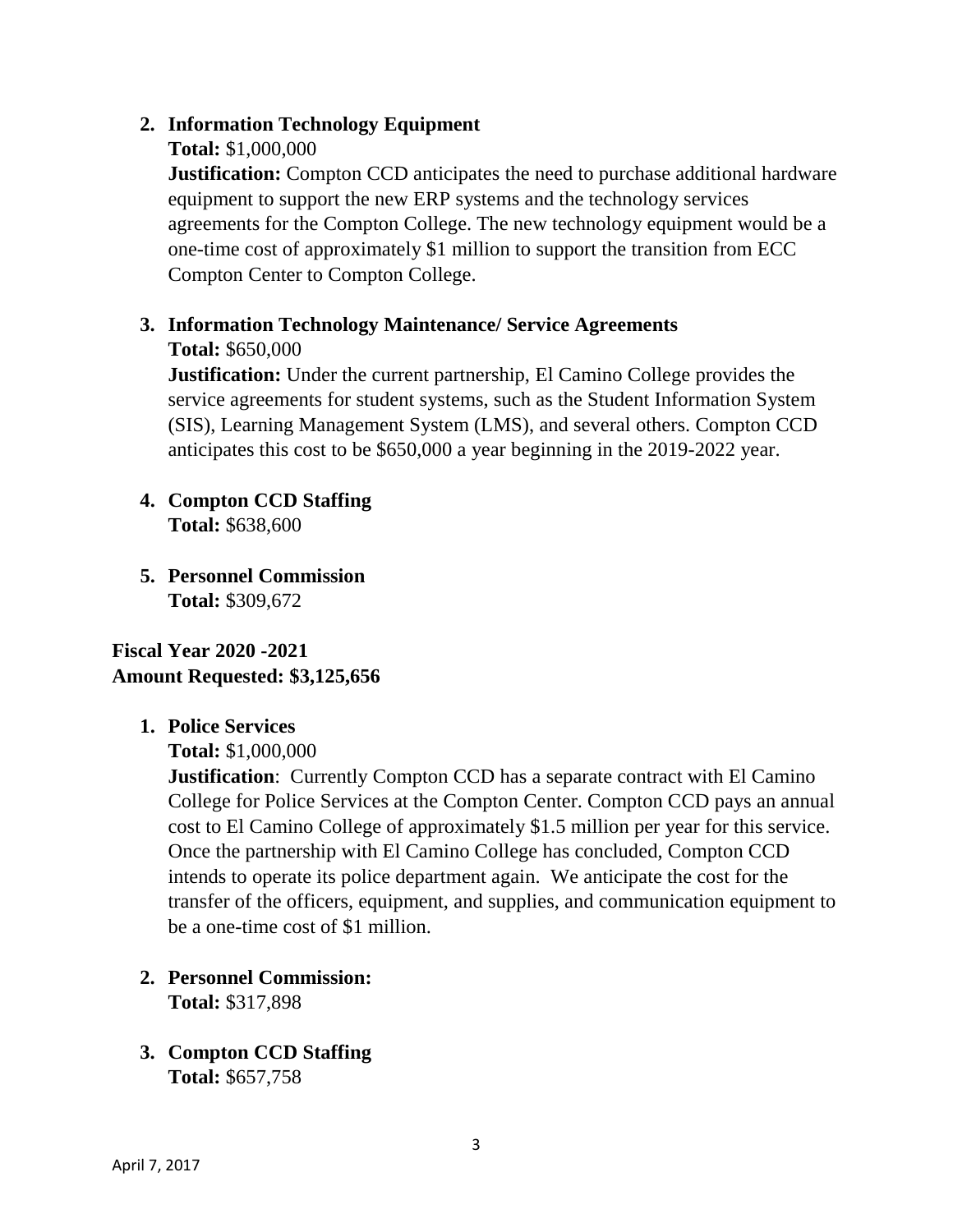- **4. Enrollment Outreach Total:** \$500,000
- **5. Information Technology Maintenance/ Service Agreements Total:** \$650,000

**Fiscal Year 2021-2022 Amount Requested: \$1,653,812**

- **1. Personnel Commission: Total:** \$327,072
- **2. Compton CCD Staffing Total:** \$676,740
- **3. Information Technology Maintenance Agreements Total:** \$650,000

**Fiscal Year 2022-2023 Amount Requested: \$1,682,782**

- **1. Personnel Commission: Total:** \$336,511
- **2. Compton CCD Staffing: Total:** \$696,271
- **3. Information Technology Maintenance Agreements: Total:** \$650,000

**Fiscal Year 2023-2024 Amount Requested: \$1,712,589**

- **1. Personnel Commission: Total:** \$346,223
- **2. Compton CCD Staffing: Total:** \$716,366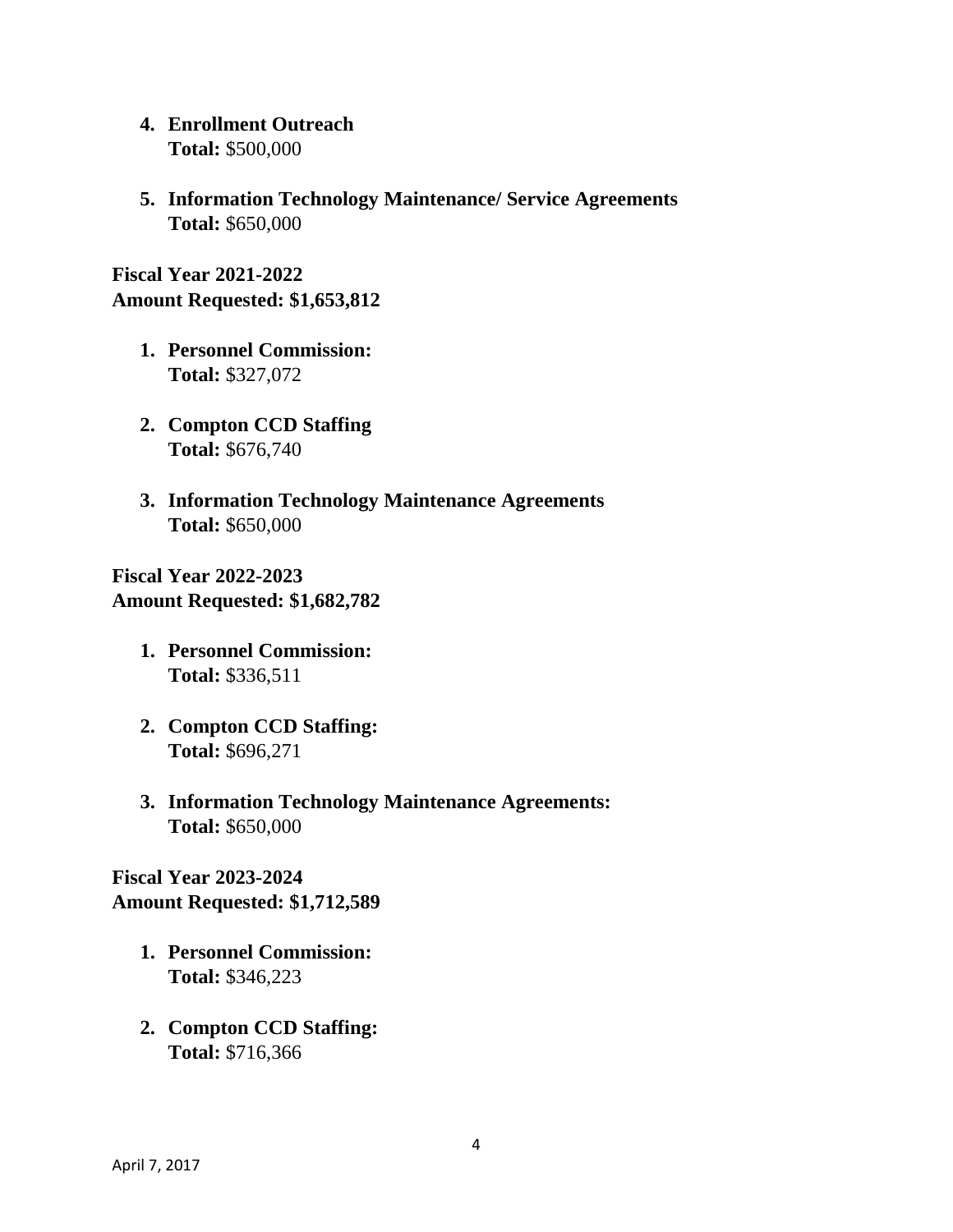#### **3. Information Technology Maintenance Agreements: Total:** \$650,000

#### **Total Requested: \$16,281,558**

#### **Other Items for Discussion**

- 1. Ongoing cost vs. one-time funding request for the Compton CCD.
- 2. 50% Law Compliance Due to the additional recovery expenses for Compton CCD, the Compton CCD anticipates being out of compliance with the 50% law in 2018-2019 through 2023-2024.
- 3. Compton CCD Emergency Loan/Line Credit: Last year of payment is 2028-2029, and the annual repayment amount is 1.1 million dollars.
- 4. FTES Stability for Compton College. Stabilization funding needs to be provided to the Compton CCD for the period of 2020-2024, using the 2017-2018 year as the baseline year for establishing the FTES funding base. Anticipated enrollment for 2017-2018 is at our current base allocation of 6,060 FTES. Requested stabilization funding for Compton CCD is as follows:

2020-2021: Funded at no less than the number of FTES for 2017-2018 FTES 2021-2022: Funded at no less than 95% of the number of 2017-2018 FTES 2022-2023: Funded at no less than 90% of the number of 2017-2018 FTES 2023-2024: Funded at no less than 85% of the number of 2017-2018 FTES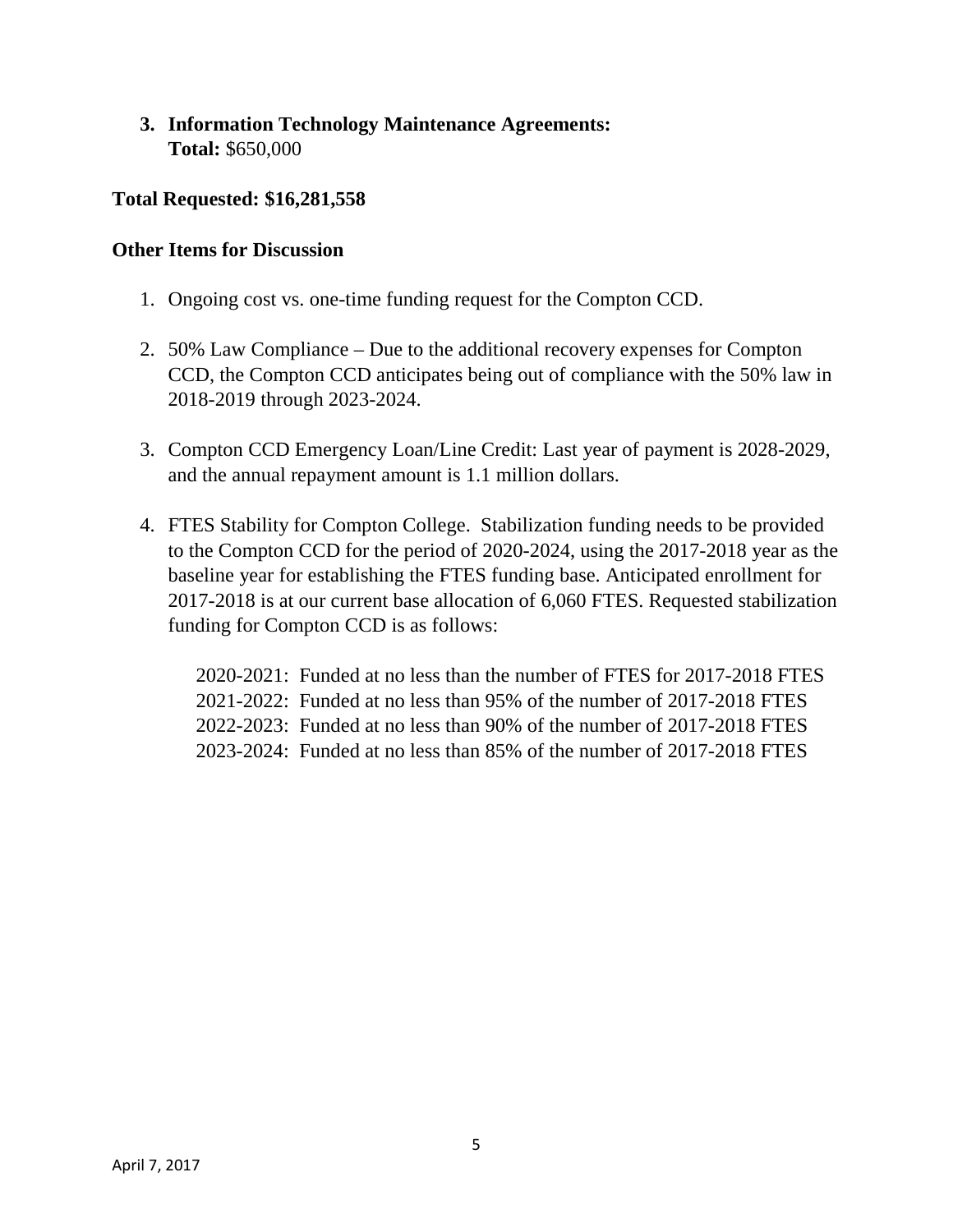#### **Attachment A**

# **Compton Center/ Future Compton College Accreditation Timeline**

## **Step 1- Establishing that the ACCJC Eligibility Requirements have been Met and Applying for Eligibility**

Before making a formal application of any kind to the ACCJC, the Center must first establish its eligibility, to become a Candidate for Accreditation. Criteria for establishing the Eligibility Requirements (ERs) include completing an assessment of the Center's relationship to the basic requirements for institutional eligibility and providing ACCJC with a description (with relevant evidence) of how the institution meets standards in the following twenty-one areas:

#### **Eligibility Requirements**

- 1. Authority
- 2. Operational Status
- 3. Degrees
- 4. Chief Executive Officer
- 5. Financial Accountability
- 6. Mission
- 7. Governing Board
- 8. Administrative Capacity
- 9. Educational Programs
- 10.Academic Credit
- 11. Student Learning and Achievement
- 12.General Education
- 13.Academic Freedom
- 14. Faculty
- 15. Student Support Services
- 16.Admissions
- 17.Information and Learning Resources
- 18. Financial Resources
- 19.Institutional Planning and Evaluation
- 20.Integrity in Communication with the Public
- 21.Integrity in Relations with the Accrediting Commission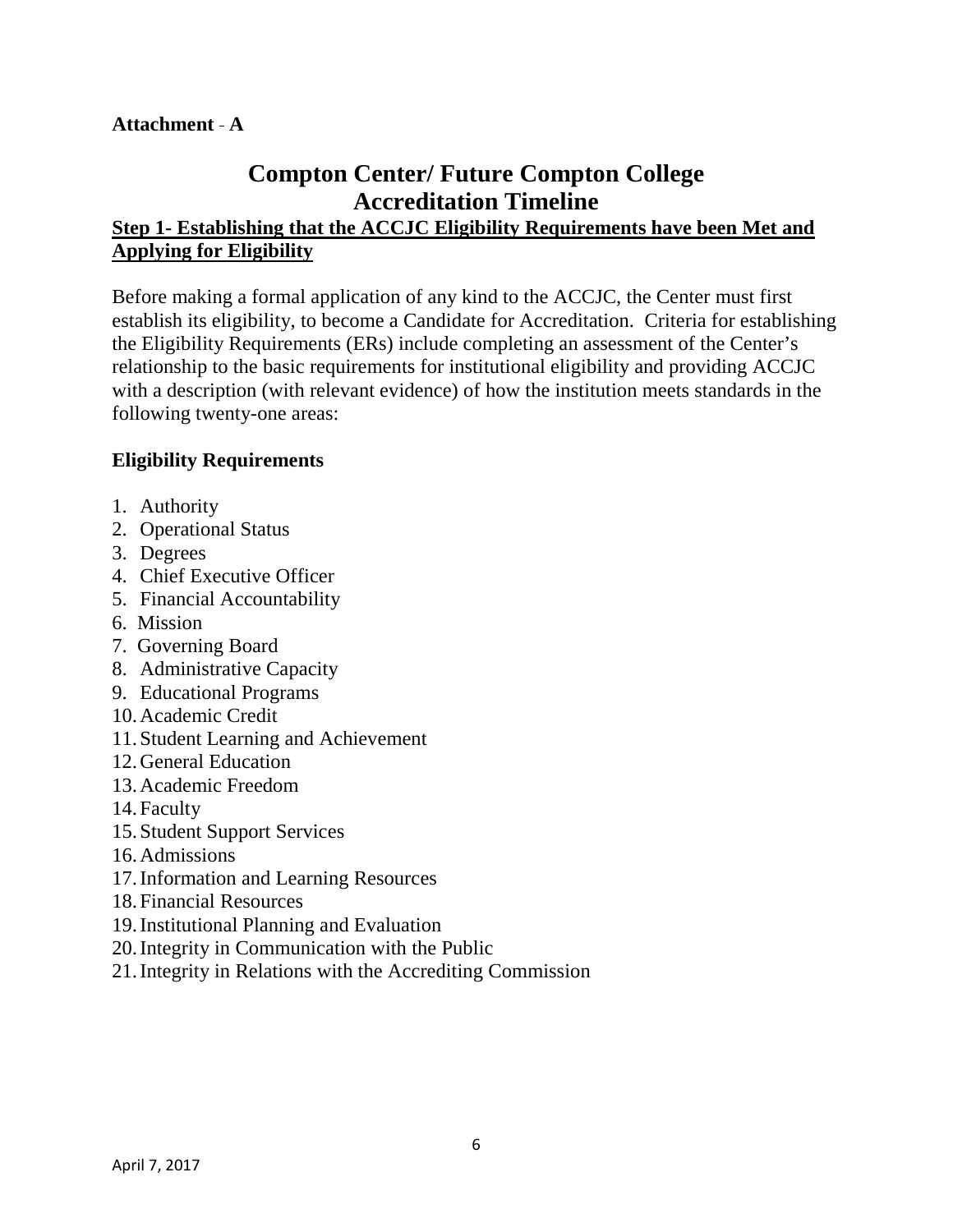El Camino College is responsible for and is committed to the Center demonstrating that it meets the twenty-one basic criteria for institutional eligibility. In fall 2014, El Camino determined that the Center met the Eligibility Requirements, and on January 22, 2015, El Camino College submitted an eligibility application and supporting documented evidence asking for eligibility status for the Center. The Eligibility Application explained in detail how the Compton Center met each of the Eligibility Requirements and provides evidence to support the explanation. On March 26, 2015, the Compton Center was granted Eligibility status by ACCJC.

Eligibility status is not a formal affiliation with the Commission, but it is a prerequisite, for an institution to be able to proceed to seek Candidacy status. In June 17, 2015, the Commission notified El Camino College in writing that eligibility was granted, ACCJC developed a time frame for the institution's Self-Evaluation Report and Application for Candidacy.

#### **(Time Line – Eligibility was granted to the Compton Center on March 26, 2015)**

#### **Step 2- Candidacy Status**

Once eligibility is granted, ACCJC developed a time frame for the Institution's s Self-Evaluation Report and Application for Candidacy. The El Camino College Superintendent/President communicated the acceptance of the time frame. The Commission responded and identified a visit date. The Commission also invited Center staff to attend training for institutions undertaking the Self-Evaluation Report. The Center will apply for candidacy status by completing and submitting a Self-Evaluation Report and Application for Candidacy using the Standards of Accreditation, the Accreditation Reference Handbook, and other Commission Policies and Resources. This report needs to be supported by evidence that must be retained for later review by a visiting accreditation team.

Following submission of the Self-Evaluation Report and Application for Candidacy, the Commission will send a team to visit the Center for the purpose of determining if the institution meets the standards, policies and eligibility criteria of the Commission. The Commission team will verify how well the institution meets or exceeds the Standards of Accreditation. The steps for Candidacy remain separate and distinct from the steps to achieve Initial Accreditation. The visiting team report shall identify any perceived deficiencies in meeting Standards of Accreditation and any eligibility deficiencies. At its next regular meeting the Commission may grant the Center candidacy or provide for an extension, deferral, denial, or termination of candidacy. If Candidacy is denied, the institution may reapply for Candidacy by submitting another Self-Evaluation Report and Application for Candidacy after two years. If Candidacy is granted, the Center will be expected to remain in compliance with the standards of accreditation during the entire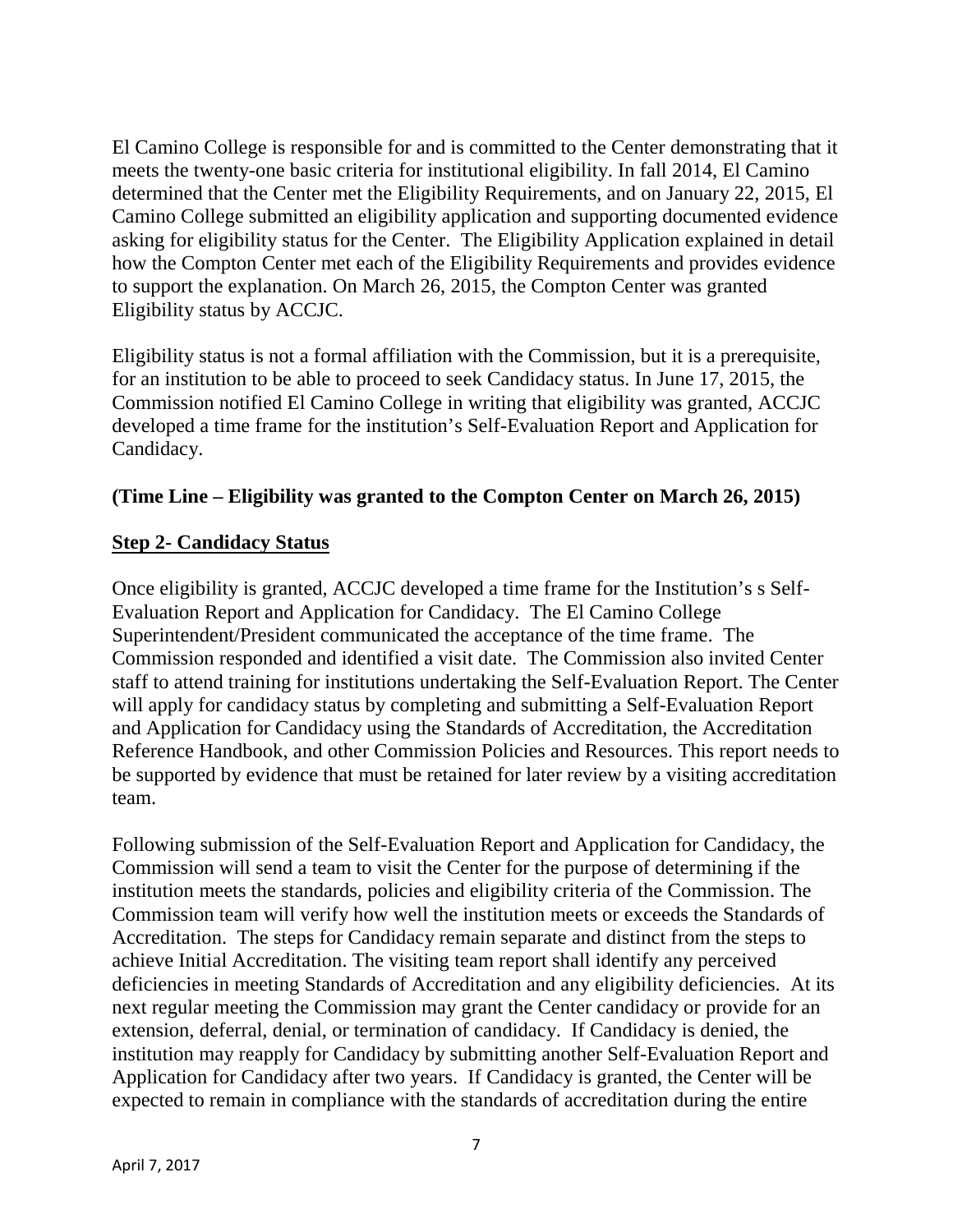candidacy period, generally a period of at least two years. If granted, a timetable for Initial Accreditation is arranged by the Commission.

An institution that has achieved Candidacy status is an institution that has demonstrated that it minimally meets the Standards of Accreditation and has a limited time (four years total) to fully meet or exceed Standards. Candidacy status is a formal status of affiliation with the Commission and is awarded for two years. Under no circumstance may Candidacy status exceed a total of four years.

**(Time Line – The Compton Center Self-Evaluation Report and Application for Candidacy was submitted to the Commission by the January 6, 2017 deadline and the External Evaluation Team visit is scheduled for March 6, 2017 through March 9, 2017, anticipate achieving Candidacy status in July 2017)**

#### **Step 3- Achieving Initial Accreditation Status after Candidacy Status Granted**

After at least two years as a candidate for accreditation, the Center will need to either apply for an extension of Candidacy beyond the initial two-year period, or apply for Initial Accreditation. To apply for Initial Accreditation, the Center must submit another Self-Evaluation Report using the Standards of Accreditation, the Accreditation Reference Handbook, and other Commission Policies and Resources. This Self-Evaluation Report is supported by evidence that the institution continues to meet the Eligibility Requirements as well as the ACCJC's standards and policies. Following submission of the report, a team visits the institution for the purpose of ensuring the institution meets all standards of the Commission. Following the review of the Self-Evaluation Report and team reports, the Commission will grant initial accreditation to a new college, extend the period of candidacy, or deny initial accreditation.

If initial accreditation is granted, the new college will be named "Compton College". The new institution conducts a Self-Evaluation Report and applies for reaffirmation every six years thereafter, which has several parts. These include a seven-year comprehensive evaluation, a midterm evaluation in the third year, annual reports and annual fiscal reports to the Commission, and other progress and substantive change reports and visits as deemed necessary by the Commission.

The periodic Self-Evaluation Report and comprehensive evaluation by a visiting team is a peer review of ongoing institutional good practices. An accredited institution is expected to meet or exceed Accreditation Standards and comply with Commission Policies at all times.